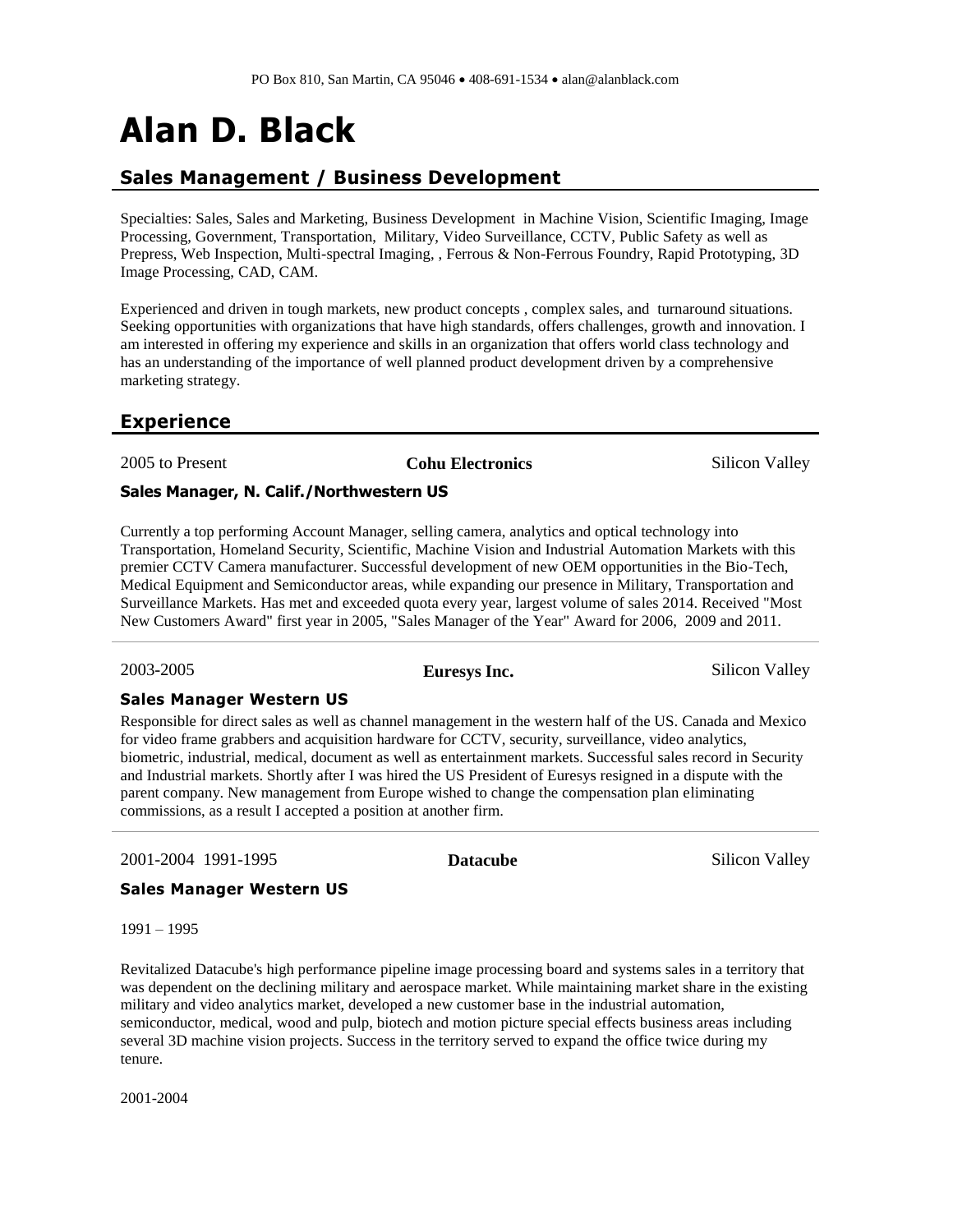# **Alan Black**

Returned to Datacube to assist in the introduction of the MaxRevolution product in the western half of the US and Canada. Datacube has a long history in the military, surveillance, reconnaissance, video analytics machine vision, biotech, medical and entertainment industries for high performance geometric and radiometric processing of video and satellite imagery for 2D and 3D tracking, recognition, measurement and enhancement. The MaxRevolution product continued Datacube's pipeline processing expertise on this new product based on the Xilinx Vertex family of FPGA technology. Although I was able to book significant business, Datacube was unable to meet shipping deadlines and provide timely support, I moved on to work with the former Datacube Sales and Marketing Director at Euresys Inc.

[1998-2001](http://www.linkedin.com/search?search=&company=RVSI+Acuity+CiMatrix&sortCriteria=R&keepFacets=true&trk=prof-exp-company-name)

#### **[RVSI Acuity CiMatrix](http://www.linkedin.com/search?search=&company=RVSI+Acuity+CiMatrix&sortCriteria=R&keepFacets=true&trk=prof-exp-company-name)** Silicon Valley

#### **Sales Manager Western US**

Supervised and expanded a sales and support staff to 12 people in five offices. Responsible for the direct sales operation in Western US, Canada, Mexico and South America, for the Acuity, Cimatrix and AutoImageID divisions of RVSI. Primary markets were machine vision and auto ID markets using board and module based machine vision processors as well as camera and laser based Datamatrix and high end fixed and handheld Barcode scanners. Focus was on the OEM and volume end user business in the semiconductor, pharmaceutical, packaging, automotive and aerospace markets. Sales in 2000 exceeded any previous record for the territory.

1996 -1998 Silicon Valley

**Sumitomo Metals**

#### **Sales and Marketing Manager US**

Developed and implemented the sales and marketing plan for SMI's new and unique family of ASIC devices for the multimedia, machine vision, video analytics, security and document image processing markets. Opened SMI's sales office in Silicon Valley expanding to a staff of five. Working with graphic designers, ad agencies and publications developed marketing and advertising materials, market strategies for each vertical market. Developed and managed channels for US and Canada and Europe the decline in the Japanese economy let to the sale of this division and closure of the US sales operation.

1995-1996 Vancouver, BC

#### **Logical Vision**

#### **Sales and Marketing VP**

Developed successful sales and marketing plan for this six-person GUI based Image Processing/ video analytics software startup. Negotiated development agreements with the majority of the industry's hardware vendors. Set up and managed a channel of 54 distributors and reps. worldwide within six months. Successful effort bootstrapped LVI into profitability in the first year. LVI was subsequently purchased by Coreco now Dalsa.

**DuPont Lightspeed**

1987-1990 Los Angeles, CA

#### **Product Engineer / Sales Engineer**

Starting as a consultant in product development and support of Lightspeed's early UNIX based systems on the DEC and SUN. Highly technical position covered the western region of North America and Canada with three generations of digital color pre-press design and pagination systems. Eventually was responsible for managing most major publishing and graphic design accounts in the west and mid-western regions.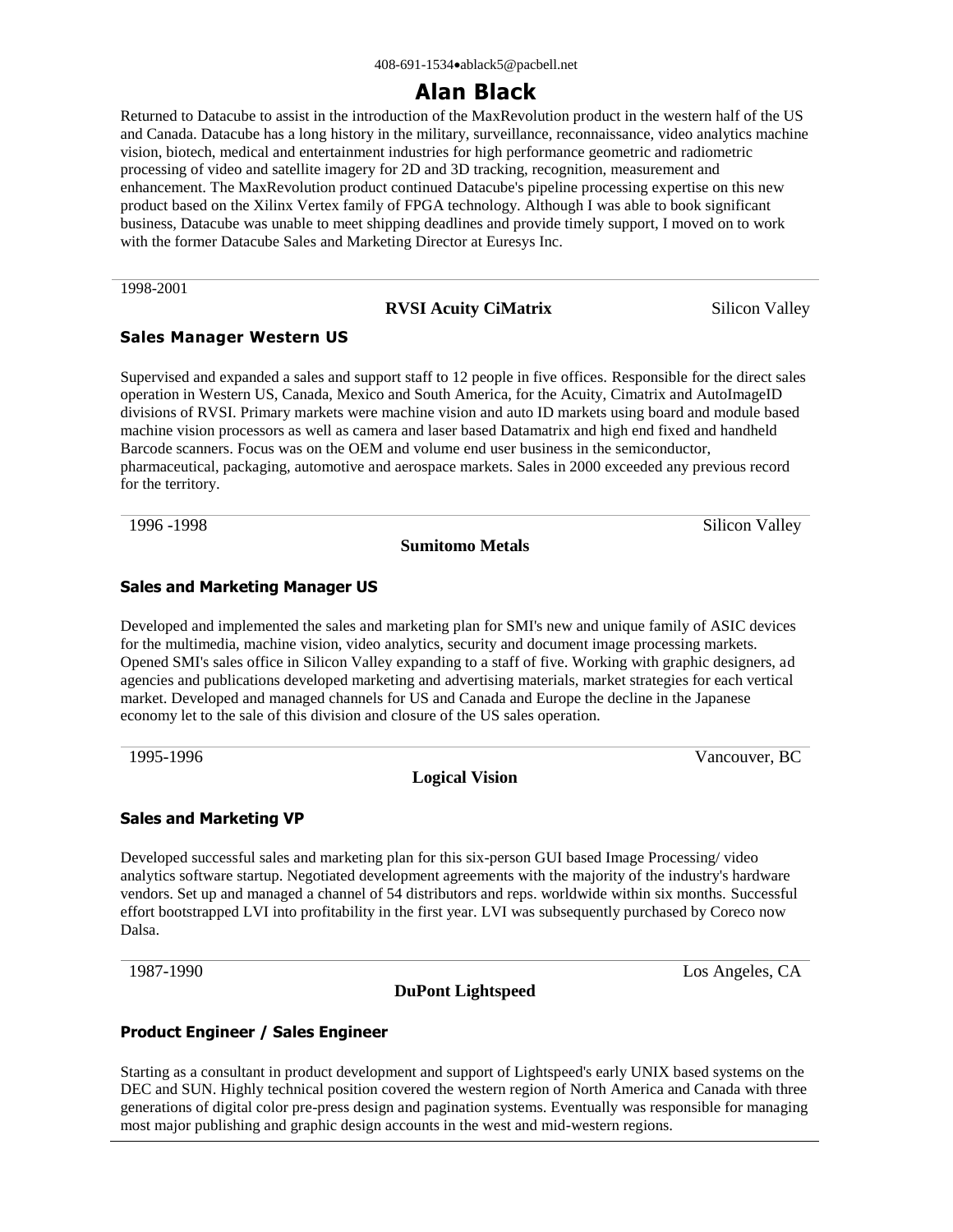# **Alan Black**

#### **International Imaging Systems**

1984-1986 Santa Monica, CA

#### **Sales Manager Southwestern US**

Responsible for Image processing systems sales in the western third of the US and Canada. Developed a strong presence in the research, government geophysical and aerospace communities. Exceeded sales quotas each year for this leading image processing systems and software company. Securing major projects with NASA, JPL, LLNL, NOAA and other scientific and research institutions led to a promotion to Western Regional Manager in 1985

1982-1984 **Pasadena, CA** 

#### **3M Comtal**

#### **Product Manager / Applications Engineer**

Initially started as an applications engineer. Responsible for defining configuration as well as systems integration of large digital image processing and video analytics workstations and facilities. Successful projects include "GITTS"( \$10M military reconnaissance imaging system), WIPS, (Weather Image Processing System for the NWS ), "Elizabeth" ( The first interactive cosmetic imaging system ) Provided image exploitation training to military and intelligence users on digital processing of surveillance and satellite imagery. Success in this highly visible position resulted in a promotion to Product Manager in Comtal's primary markets areas of Military, Aerospace and Geosciences.

**Northrop Aircraft**

1980-1982 Hawthorne, CA

#### **Sr. Analyst / Software Engineer**

Started as a Software Engineer specializing in machine and assembly coding. Projects included writing 2900 bit slice micro-code cross-assemblers in IBM 360 assembly language and writing drivers for new vector and raster based display technologies. Promoted to Sr. Analyst supporting the 3D CAD applications development team. Member of the Northrop "Tiger Team". Taught assembly language class at the Northrop Tech Center.

#### **Concurrent projects/Companies**

#### **Digital Arts Foundry / Owner**

#### Los Osos, CA. 2012 to Present

Using 2D and 3D datasets to generate high quality metal castings. Using additive and subtractive processes to create masters and patterns for investment castings in a variety of non-ferrous and ferrous alloys. Focus is on innovative original product designs and concepts along with collaborative projects. Targeting the functional and industrial art markets.

#### **San Martin Casting and Foundry / Owner**

#### San Martin, CA 1996 to 2010

Specialty casting and foundry and pattern making service focusing on small run, one-off, prototype, repair and restoration markets serving over a thousand customers worldwide and spanning fifteen years. Operating both induction and gas melting furnaces and using investment and sand molding to provide castings for oil companies, robotics, food machine manufacturers, agricultural equipment, museums, antique restoration companies, architectural restoration projects and collectors. Customers included Universal Studios, Shell Oil, Lodi Foundry, American Casting and The Scottish Castle Association, Jay Leno, Otis Chandler, University of California and many others.

#### **San Martin County Water District / President, Board Chair**